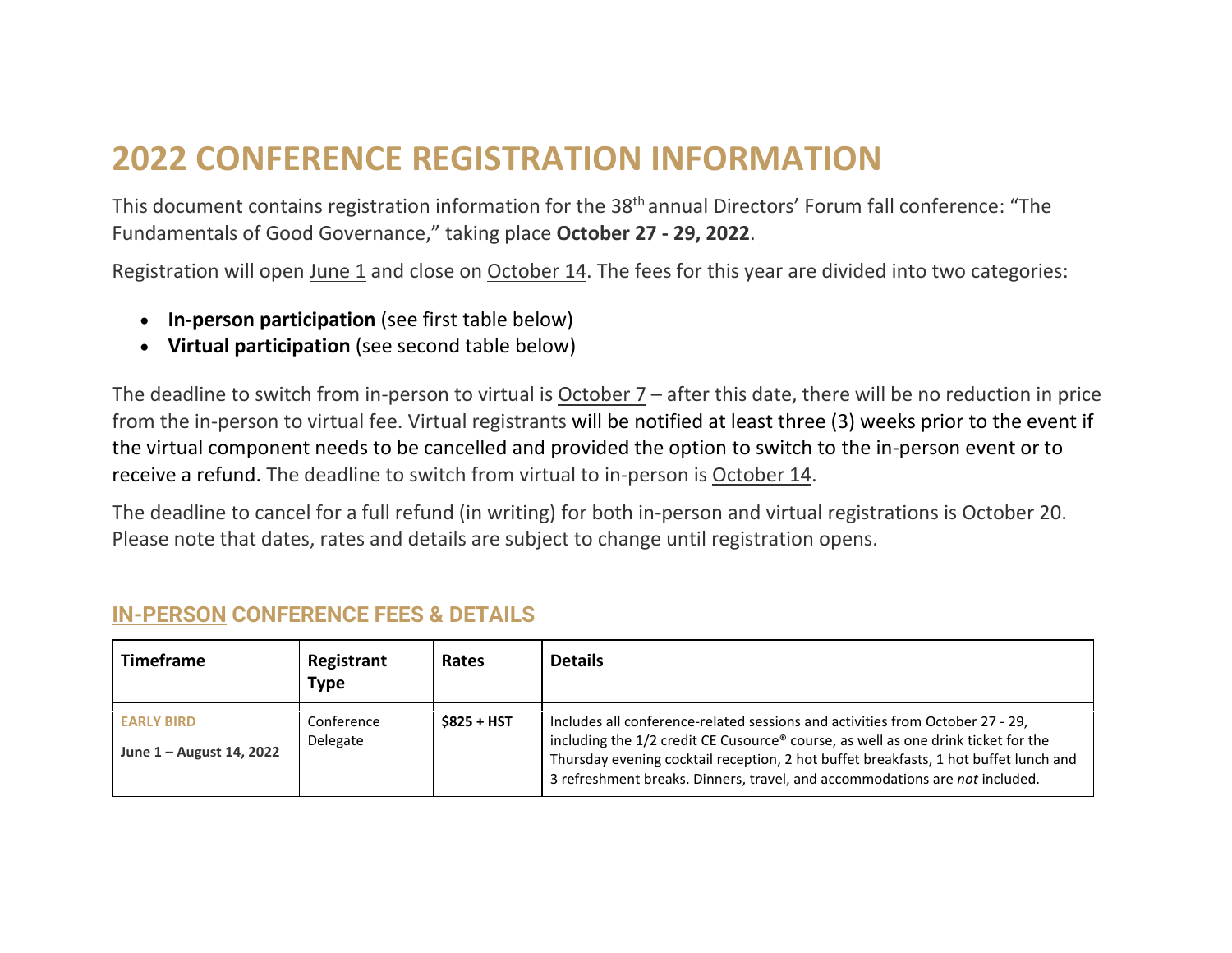|                                                             | Speakers &<br>Moderators | \$0            | All guest speakers and moderators will have their registration fees, travel to/from<br>the venue (economy fare), and accommodations (one-night, standard room)<br>covered by the Directors' Forum.                                                                                                                                        |
|-------------------------------------------------------------|--------------------------|----------------|-------------------------------------------------------------------------------------------------------------------------------------------------------------------------------------------------------------------------------------------------------------------------------------------------------------------------------------------|
|                                                             | Sponsors                 | See details    | A sponsoring organization may be eligible for a complimentary registration and/or<br>discount off the registration fee for one or more attending delegates, depending on<br>their level of sponsorship. Contact your organization to see if you qualify before<br>registering.                                                            |
| <b>POST EARLY BIRD</b><br>August 15 - September<br>30, 2022 | Conference<br>Delegate   | $$925 + HST$   | Includes all conference-related sessions and activities from October 27 - 29,<br>including the 1/2 credit CE Cusource® course, as well as one drink ticket for the<br>Thursday evening cocktail reception, 2 hot buffet breakfasts, 1 hot buffet lunch and<br>3 refreshment breaks. Dinners, travel, and accommodations are not included. |
|                                                             | Speakers &<br>Moderators | \$0            | All guest speakers and moderators will have their registration fees, travel to/from<br>the venue (economy fare), and accommodations (one-night, standard room)<br>covered by the Directors' Forum.                                                                                                                                        |
|                                                             | Sponsors                 | See details    | A sponsoring organization may be eligible for a complimentary registration and/or<br>discount off the registration fee for one or more attending delegates, depending on<br>their level of sponsorship. Contact your organization to see if you qualify before<br>registering.                                                            |
| <b>LATE</b><br>October 1-14, 2022                           | Conference<br>Delegate   | $$1,025 + HST$ | Includes all conference-related sessions and activities from October 27 - 29,<br>including the 1/2 credit CE Cusource® course, as well as one drink ticket for the<br>Thursday evening cocktail reception, 2 hot buffet breakfasts, 1 hot buffet lunch and<br>3 refreshment breaks. Dinners, travel, and accommodations are not included. |
|                                                             | Speakers &<br>Moderators | \$0            | All guest speakers and moderators will have their registration fees, travel to/from<br>the venue (economy fare), and accommodations (one-night, standard room)<br>covered by the Directors' Forum.                                                                                                                                        |
|                                                             | Sponsors                 | See details    | A sponsoring organization may be eligible for a complimentary registration and/or<br>discount off the registration fee for one or more attending delegates, depending on<br>their level of sponsorship. Contact your organization to see if you qualify before<br>registering.                                                            |